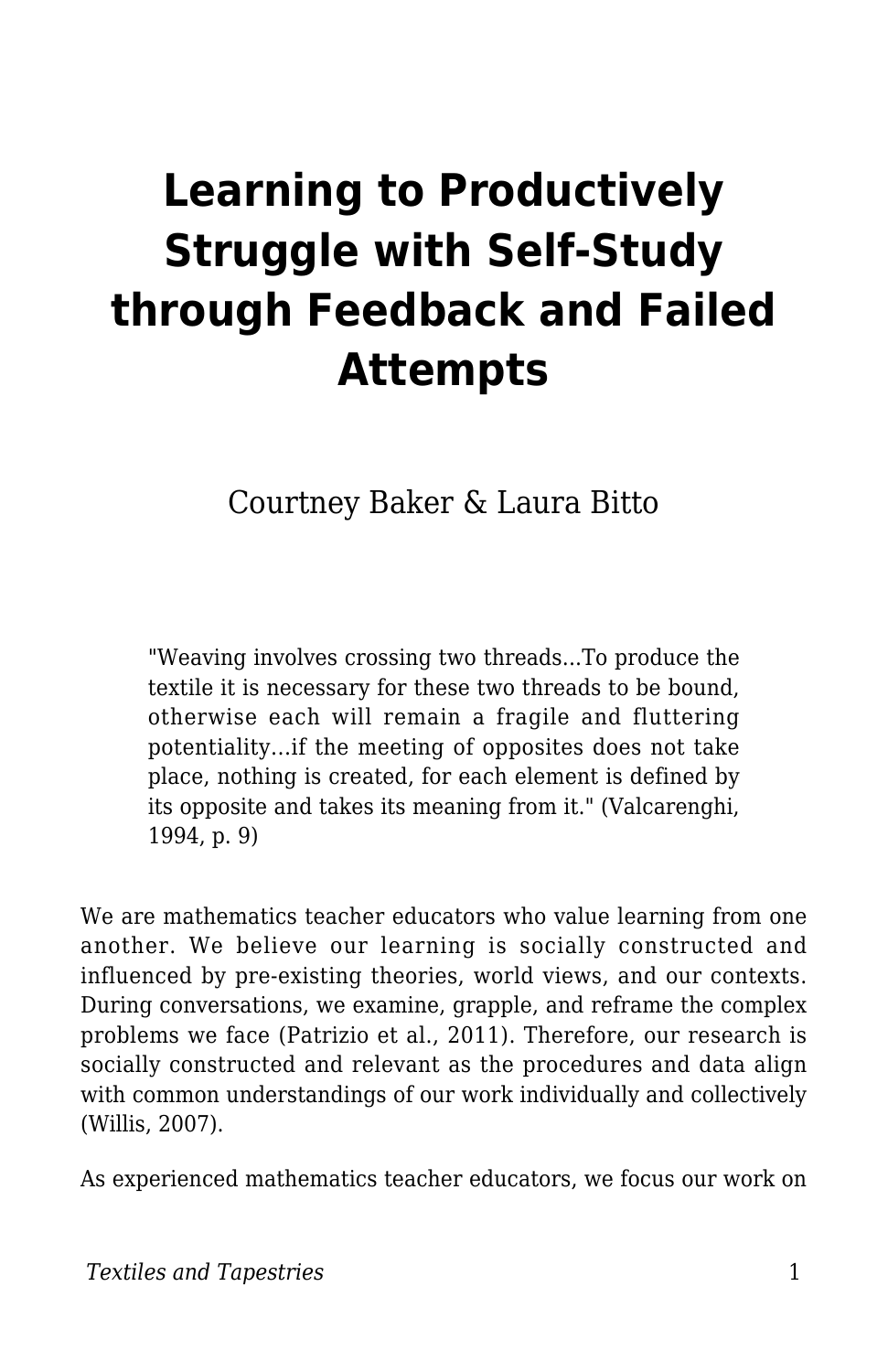mathematics specialists in a synchronous online graduate program. Interest in this specific research is still developing as only 20 states have created state endorsements or licensure paths (McGatha & Rigelman, 2017). Few have explored either mathematics specialist program development (Rigelman, 2017; Spangler & Ovrik, 2017) or field experience considerations (Baker et al., 2018). Due to both our interest in and access to mathematics specialists, we feel an urgency to engage in research that shares the practice of what it means to be a mathematics teacher educator of these individuals, and to provide others in similar positions with stories, experiences, and recommendations based on the lessons we have learned to advance the field as a whole.

Like other teacher educators in mathematics education, we encourage our students to partake in productive struggle (NCTM, 2014) as learners, in hopes they facilitate similar preK-12 experiences. Productive struggle "embraces a view of students' struggles as opportunities for delving more deeply into understanding...instead of simply seeking correct solutions" (p. 48). As teacher educators, we recognize the pivotal role we play in the development of mathematics specialist candidates, especially as they productively struggle with their own understandings.

### **Purpose**

Two years ago, we investigated this phenomenon via self-study in order to "build new understandings through dialogue and validations of findings" that would ultimately benefit our students (Samaras & Freese, 2009, p. 5) and other mathematics teacher educators. In this paper we describe how feedback about the aforementioned self-study resulted in a moment of recalibration that unraveled what we thought to be true (East et al., 2009). It is our hope that we bring to the surface the messiness (Berry & Crowe, 2009) of our own productive struggle and share with the self-study community how we took one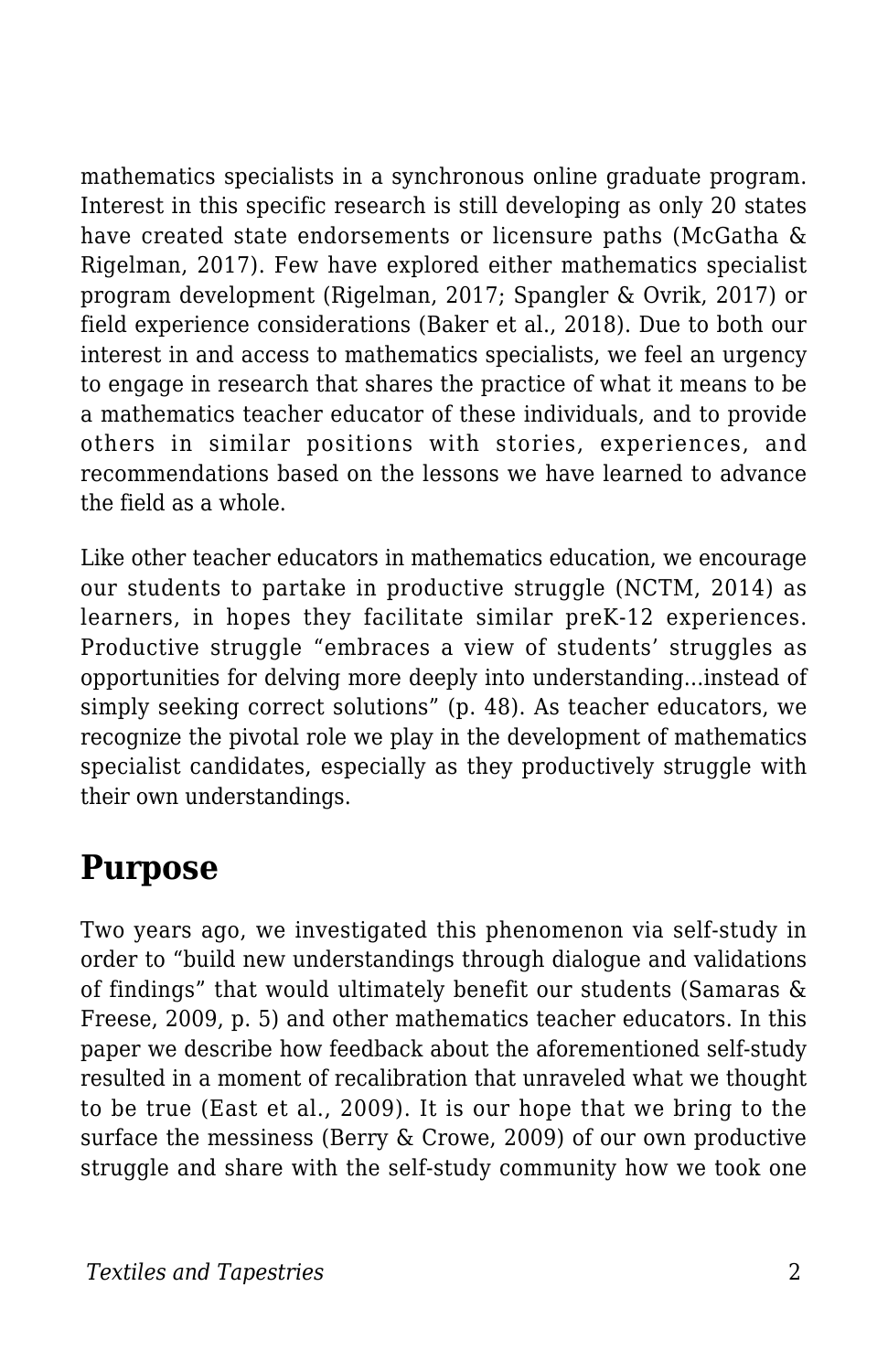unsettling experience that filled us with doubt and transformed it into a key moment in our continued and collective learning.

# **Our Critical Friendship**

The critical friendship between Courtney and Laura was built on the commonalities each experienced in their journey to academia. Both served as preK-12 teachers and mathematics specialists who constantly sought feedback to grow and refine their practice. Courtney's foray into self-study aligned with her induction as a mathematics teacher educator. During her first semester, she taught a master's-level capstone course that engaged mathematics specialist candidates in self-study. Additionally, a colleague invited her to serve as a critical friend in a self-study of their practice as novice navigators of synchronous online teaching. Each semester after, Courtney dug deeper into her teaching of self-study with her mathematics specialist candidates.

Upon her own entry into academia, Laura learned about self-study as she, Courtney, and others researched the impact of the self-study mathematics specialist capstone course on the candidates (Baker et al., 2018). Additionally, Laura joined an adjunct self-study group organized and facilitated by a scholar in their university who was a prominent self-study researcher. Excited to advance her understanding of and practice with self-study, Laura became frustrated when her assigned critical friends did not challenge her practice as anticipated. Laura desired to learn more from her mathematics education peers who pushed her practice in relevant ways while encouraging her to think critically.

Recognizing this, Courtney asked Laura to serve as a critical friend in a self-study centered on the mathematics specialist capstone course. Collaboratively we possessed new knowledge from their previous examination of the capstone course which Courtney wanted to implement into the upcoming course iteration. Over a period of four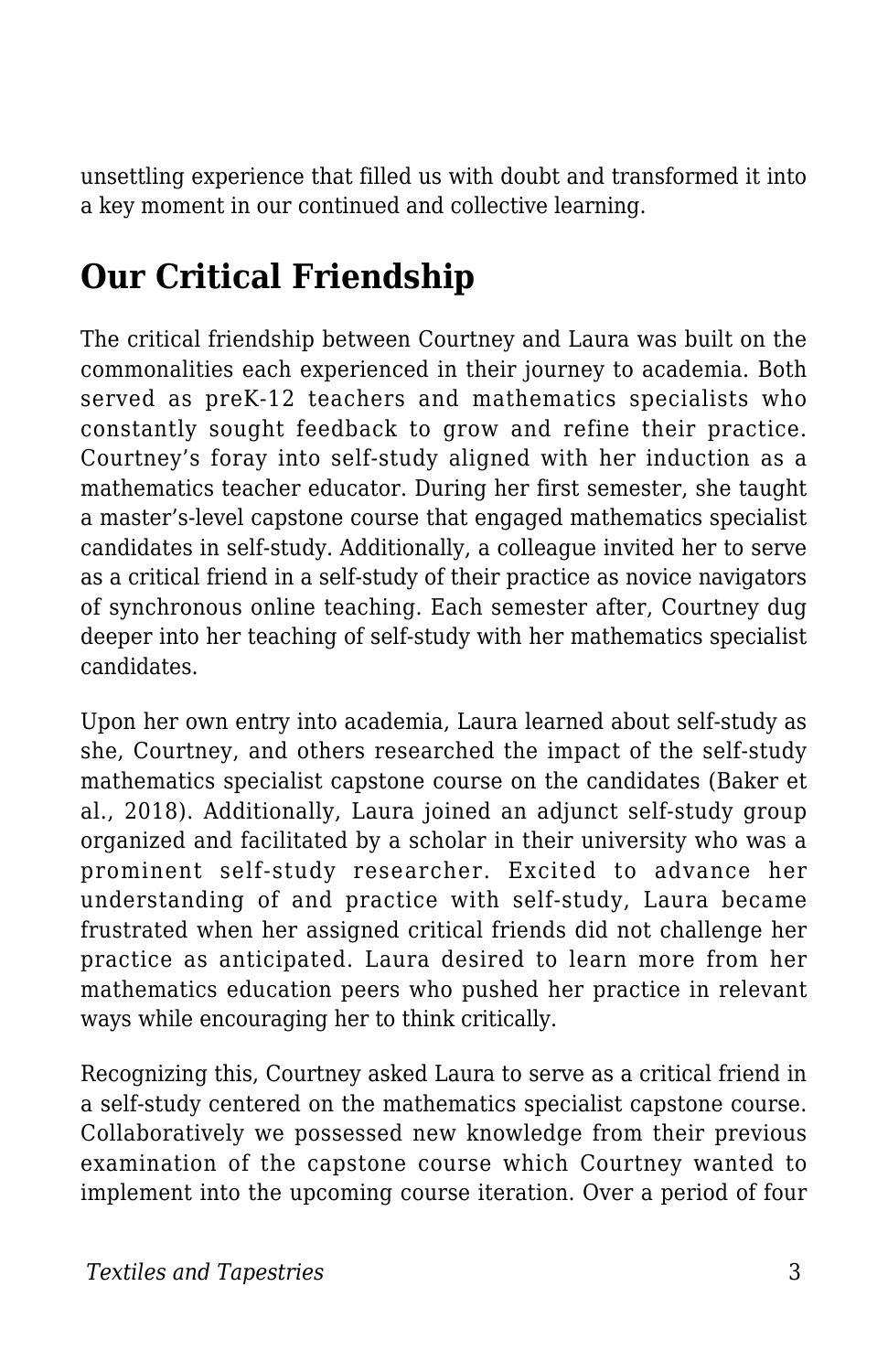months, we found that regular discourse furthered our practice and met our individual needs.

# **Sharing Our Research**

As novice self-study scholars, we first shared the results of our selfstudy on the capstone course at mathematics teacher education conferences. In these situations, we felt comfortable in describing self-study to our peers where our work was met with approval. We then shared our results with self-study scholars via *Studying Teacher Education* (STE) and the American Educational Research Association (AERA) Self-Study of Teacher Education Practices Special Interest Group (Baker & Bitto, 2019). We recognized that by making our thinking more public to the community of self-study scholars, we would gain "further insights and [refine]" (Berry & Crowe, 2009, p. 91) our understanding of self-study methodology. However, while our presentations within the mathematics education community had been well-received, the self- study community's feedback highlighted the fragility of our methodological understanding. Although the collective feedback was woven of a similar fabric, we failed to identify the common thread. Our confidence decreased and the strands of our understanding unraveled.

We felt insecure, embarrassed, and uncertain. The STE and AERA feedback highlighted the fact that we were not as far along in our selfstudy practice as expected. Although the collective feedback shared many commonalities, we were unable to identify these missing pieces through our disappointment and frustration. We could not fathom why our work was rejected, even though the feedback echoed similar queries: *Where is the self-study in what you are sharing? What difference did this make? How did you change?* In our minds, we *knew* what self- study was. We taught graduate courses, experienced selfstudy collaborations, and applied the methodology to our practice regularly. What was different about these outlets?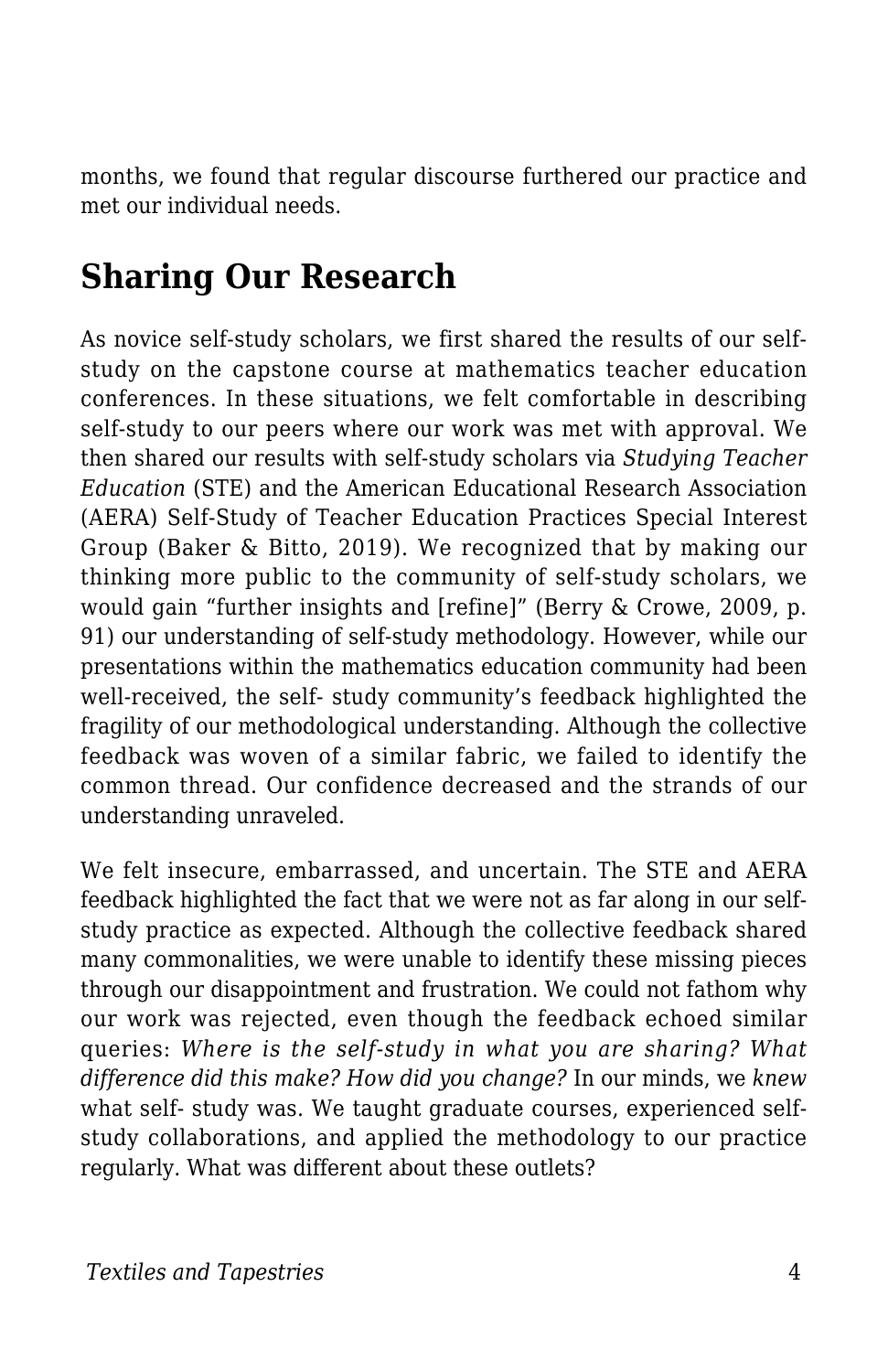In avoidance, we delayed the revision of our paper and placed our critical friendship to the side, unaware of each other's internal struggle. Our identities were shaken as we were left wondering what was missing in our interpretations of self-study methodology. How could we fill in the gaps of our understanding? What we did not realize, at that time, was that we needed to rebuild and reweave the strands that had come loose for the purpose of building credibility and shared understanding. Although the detailed reviewers' feedback provided extreme guidance, neither piece alone was enough to push us forward in our thinking at that time. We were not ready to hear that the foundations we built our understandings on were wrong. Overwhelmed by the required growth, we continued in conversations about our other independent projects and pushed the self-study pieces to the side. In our silence, the unintended ripple in the fabric of our journey sat in the background waiting to emerge.

# **Initiating Our Journey**

Several weeks later, Laura attended Courtney's last class for the online capstone course to watch the students present their own selfstudies. It was then that the strands of feedback wove together and illuminated the reviewers' feedback in practice. During the presentations, Courtney became frustrated. Her students were not highlighting their own growth. They spoke of standardized test scores and student surveys. They shared insights into student understanding and missed opportunities to share of their own personal struggles and accomplishments within their practice. Immediately after class, Courtney phoned Laura for feedback knowing something was missing but uncertain as to what.

Courtney: What did you think about the presentations? Laura: They were good…

Courtney: Were they though? I'm not so sure.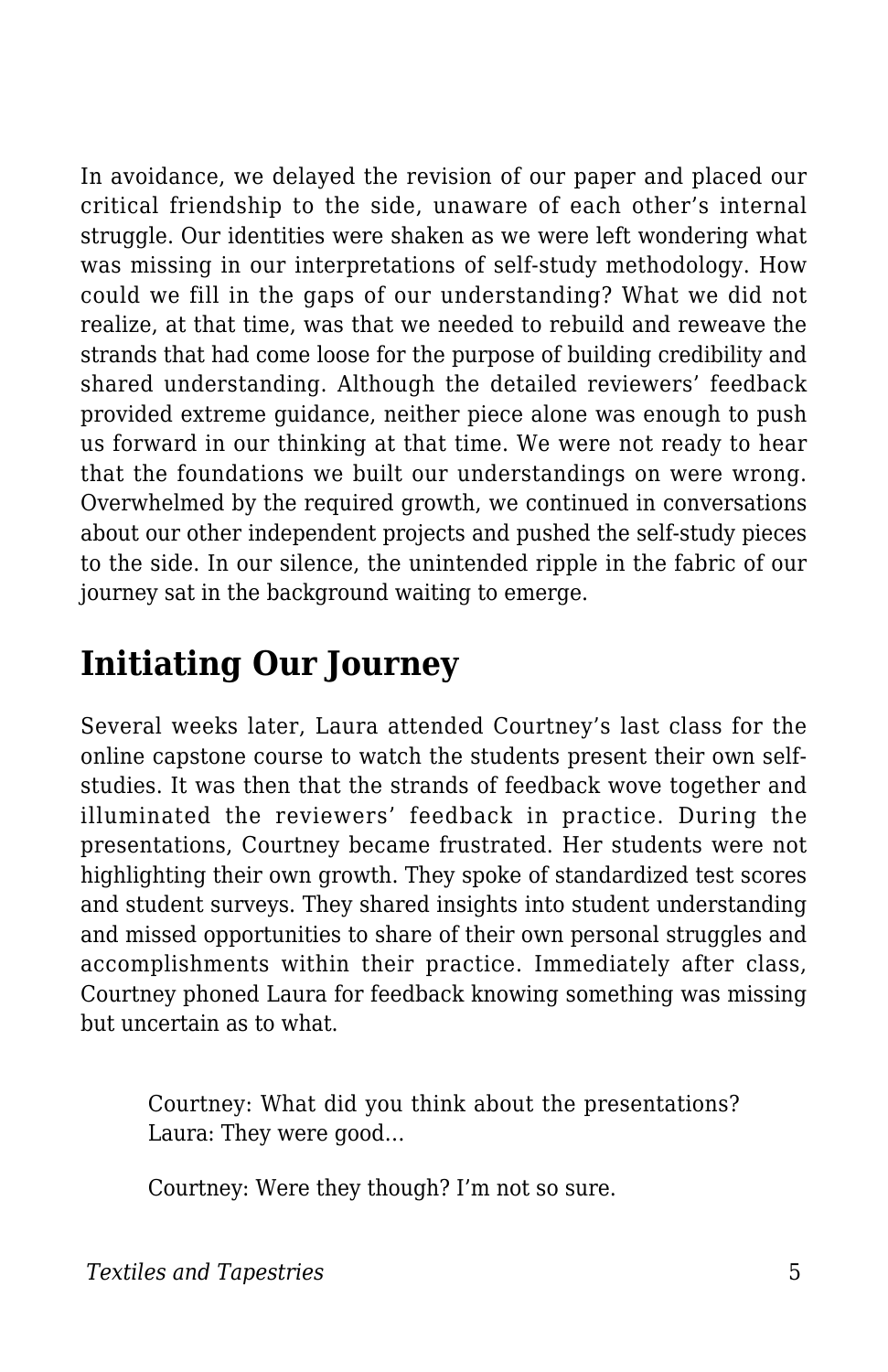Laura: Thank goodness you noticed! I didn't know what to say. No, something was missing. They didn't capture the essence of self-study.

Courtney: I know! The results emphasized their students and it felt more like an action research presentation rather than their own personal journeys.

Laura: Yes! There was no self.

Courtney: I've always walked away from the last class feeling satisfied. But I'm not. What did we miss?

Emphasizing summative data over personal struggles and growth, student presentations mirrored the holes in our own understandings. That moment served as a recalibration point (East et al., 2009) in our journey to become self-study scholars. It was easier to see what was missing from our students' work than scrutinize our own. However, once we observed the reviewer feedback in action, our necessary journey became apparent. We were not failures in self-study, we simply had more to learn.

Our presentations and papers had never before been presented to the self-study community. Submitting our work to STE and AERA not only pushed our boundaries of comfort and experience it also served us with the realization that we had not yet learned how to successfully communicate our work with methodological rigor. Because it was incomplete, our fragile understanding crumbled when presented within the self-study community. If we were to engage in meaningful self-study, we needed to embark on a collaborative journey to advance our own understanding of how to share the knowledge gained from our critical friendship. We needed to identify the point in which our understandings began to unravel and reweave the strands. But where did we start?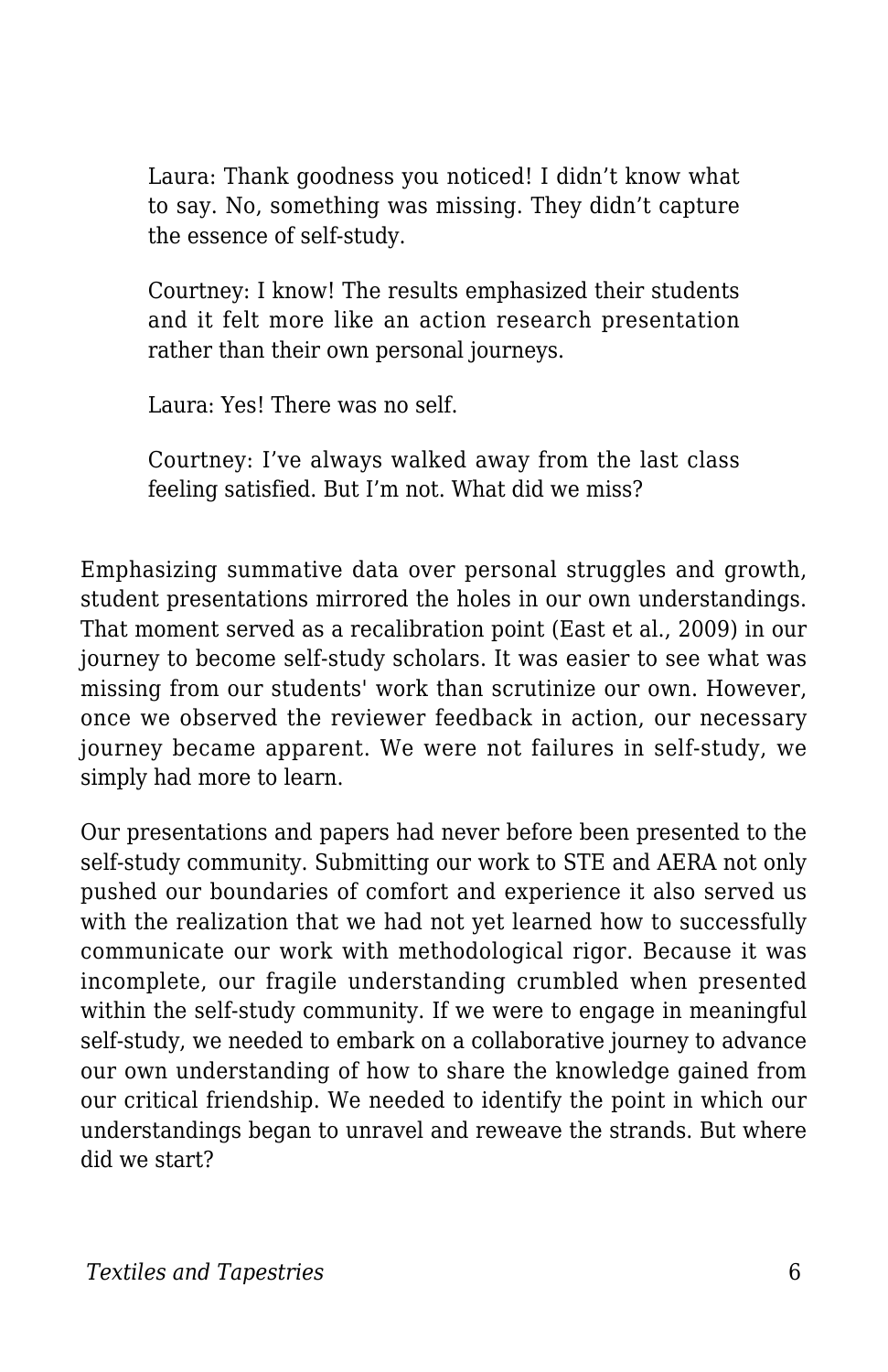This paper captures the dynamic inspirations and stalled motivations of our productive struggle as we explored the following questions: *What essential understandings are missing in our interpretation of self-study methodology? How might we better communicate our learning to self-study scholars?* Similar to the process of weaving, our journey in understanding self-study as a methodology has been incredibly intricate, painstaking, and labor-intensive. To look upon the finished product one might fail to appreciate the hidden intricacies, or productive struggle, that emerged as a result of our inquiry.

# **Methodology**

We engaged in self-study to collectively examine and improve our knowledge and practice (LaBoskey, 2004) of self-study methodology. Over four months we interacted via weekly conversations, daily emails, and texts. We turned to self-study literature and started with *Self-Study Research Methodologies for Teacher Educators* (Lassonde et al., 2009). We analyzed the table of contents and collaboratively determined to initiate our study with the introduction. After completing our first 'assigned' reading we found that the following quote resonated greatly with each of us and caused cognitive dissonance: "We are concerned that the term self-study research is being applied to a variety of practices, some of which bear little resemblance to the quality and systematic methodology our S-STEP community values" (Lassonde et al., 2009, p. xii).

Laura: This reminded me of us and our practice. I feel as if we have so much to learn. I feel like a fraud or that we somehow hurt the methodology.

Courtney: I know. I highlighted that quote too, but we weren't intentionally trying to mislead anyone. And I do think what we are doing is self-study. We used the selfstudy literature to guide our work and we think about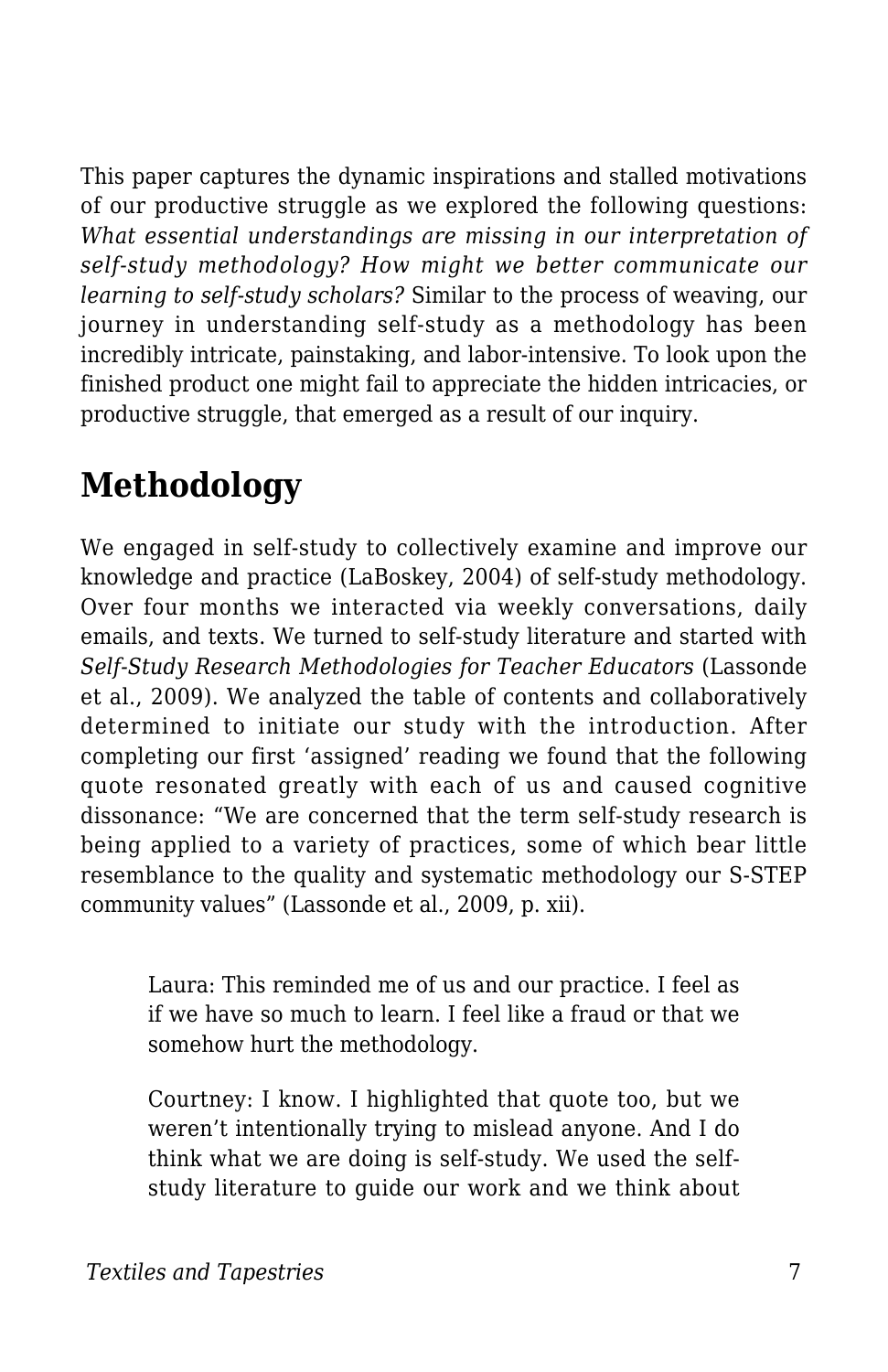our practice in a systematic way. We don't just interview each other at the end of a project. We started with our wonderings, developed a plan, set a schedule for our conversations…

Laura: Maybe. I mean I agree with you that we were systematic in the design. Or as much as we could be with still allowing our learning to take us in new directions. But what is our methodology?

Concerned about our own methodology we brainstormed wonderings that would not only enhance our understanding of self-study methodology, but that would also increase our rigor and trustworthiness. Laura's wonderings centered on the student presentations and how self-study was different from action research. It was apparent that for our students, particular components of these methodologies blurred together. We reflected on our own actions. If our students were unable to articulate the differences between these methodologies, we needed to better support them by firming up our own understandings.

Courtney's wondering centered on Laura's question: What *was* their methodology? Thinking about the scholarly feedback and peer conversations, Courtney recognized the need to increase their methodological rigor. To do that, we needed to be explicit in our decision-making. We also recognized that conversations were our richest data sources. We realized this early on in our critical friendship and identified a way to capture thoughts in-the-moment they occurred so as not to miss something as we waited for our audio recordings to be transcribed.

Recognizing a need to identify where our understandings unraveled, we turned to the self-study literature to ground our conversations and guide our learning. We assigned specific readings as homework between conversations. We used Google Docs to create agendas and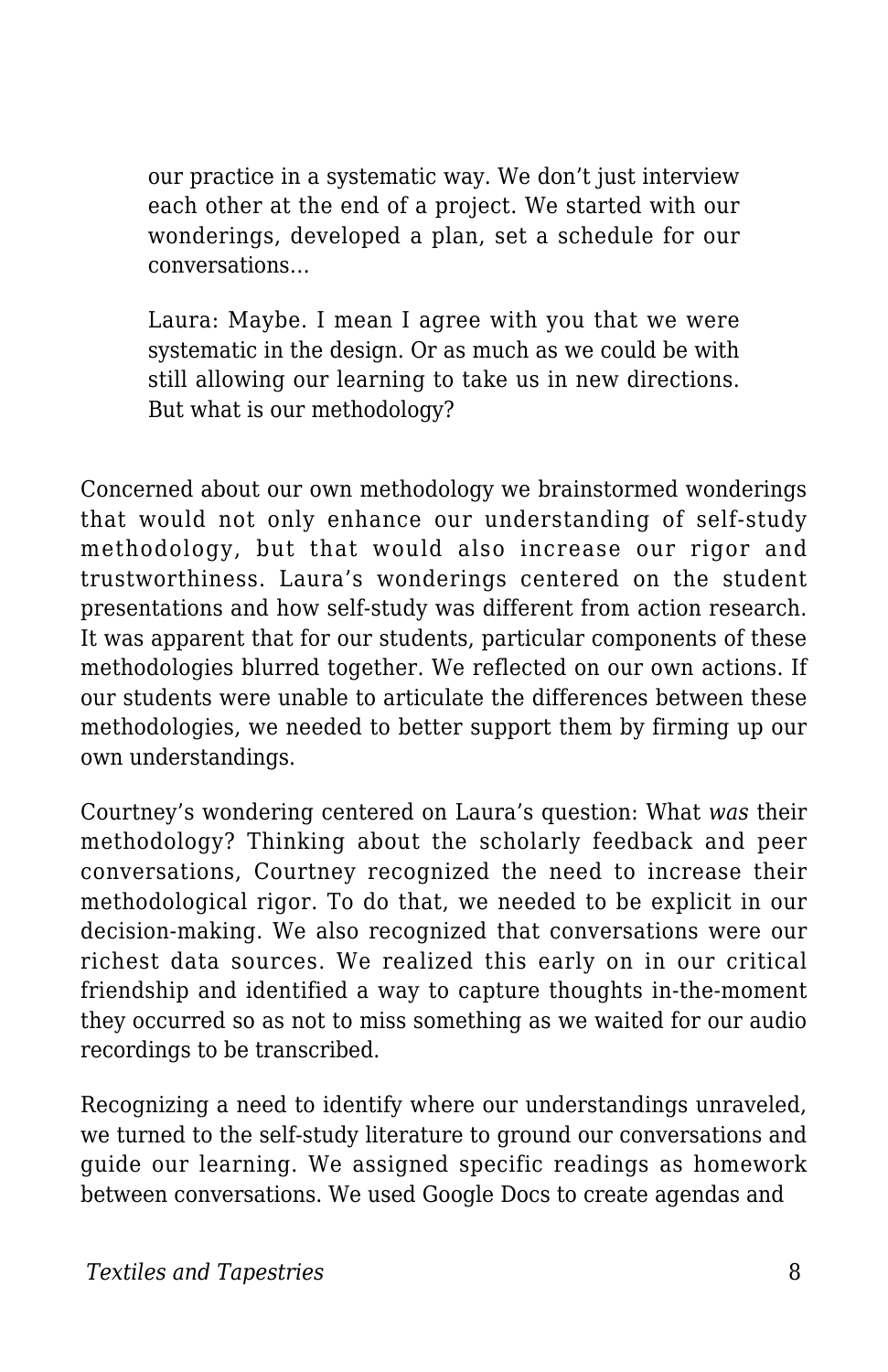capture our thoughts as they emerged during our individual reading and reflection. We developed the norm of typing each other's verbal reflections to capture ideas while the other focused on articulating their thinking. We examined artifacts beyond the AERA and STE feedback such as: self-study articles and books, course materials, and our past papers and presentations. It was in this manner that we explored the essential understandings missing from our interpretation of self- study methodology.

Although we were unable to name it at the time, our self-study methodology was dialogue (East et al., 2009). Data was qualitatively analyzed using both InVivo coding to prioritize and honor our voices and process coding to capture our emerging actions over time (Saldaña, 2016). Codes were thematically grouped and aligned with our wonderings to increase relevance (Stake, 1995).

## **Outcomes**

Using self-study literature helped us to initiate our journey in understanding and allowed the following two findings to emerge: 1) Embracing our productive struggle; and 2) Uncovering dialogue as our methodology.

#### *Embracing Our Productive Struggle*

We continued our exploration by reading Samaras and Freese's broad perspective and historical overview of self-study (2009). Immediately, we each connected with the "openness and vulnerability" described (p. 5). After electronically sharing images of quotes we connected with, there was one quote that monopolized our conversation.

When we engaged in action research, the focus was on our students and what they learned. However, through our dialoguing we realized that by focusing on the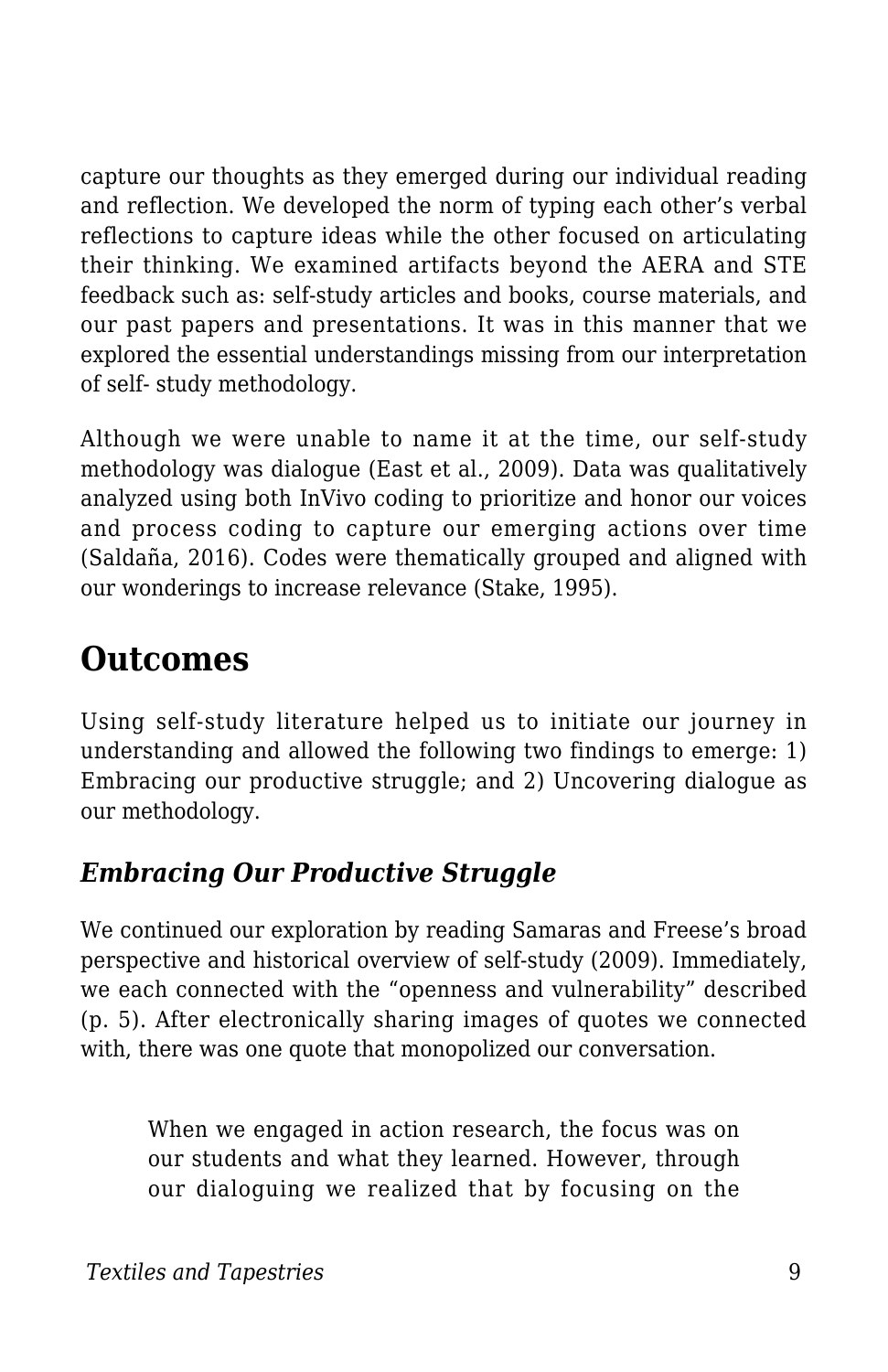students we research we left out a very important aspect of the study - the self, the role we played in the research, and what we learned and how we subsequently changed. (Samaras & Freese, 2009, p.12)

In this quote we saw how we had not yet embraced our own productive struggle. We needed to better communicate to our audience, but first to ourselves, the examination of *our* practice for the purpose of improving our teaching.

Courtney: This is us! Do you see it?

Laura: I know! This helped me to clarify the differences between action research and self-study. I mean it makes sense. In action research the emphasis is on the action and the results of that action. Whereas with self-study the researcher is thinking about their influence or impact. In self-study we are examining *our* practice for the purpose of improving *our* teaching. I think we missed that in communicating our past work.

In our practice as mathematics teacher educators, we constantly celebrated the productive struggles our students experienced. Yet, we had not embraced our own productive struggle as it appeared in our self-study journey. The connection to productive struggle served as a cementing point.

We deconstructed self-study exemplars and analyzed them against our past efforts. Laura's wonderings on methodological differences unfolded. The exemplars' use of "I" and "we" in addition the description of developments and uncertainties was a stark contrast to our use of third person. This exploration also helped us to answer Laura's wonderings on the differences in self-study and action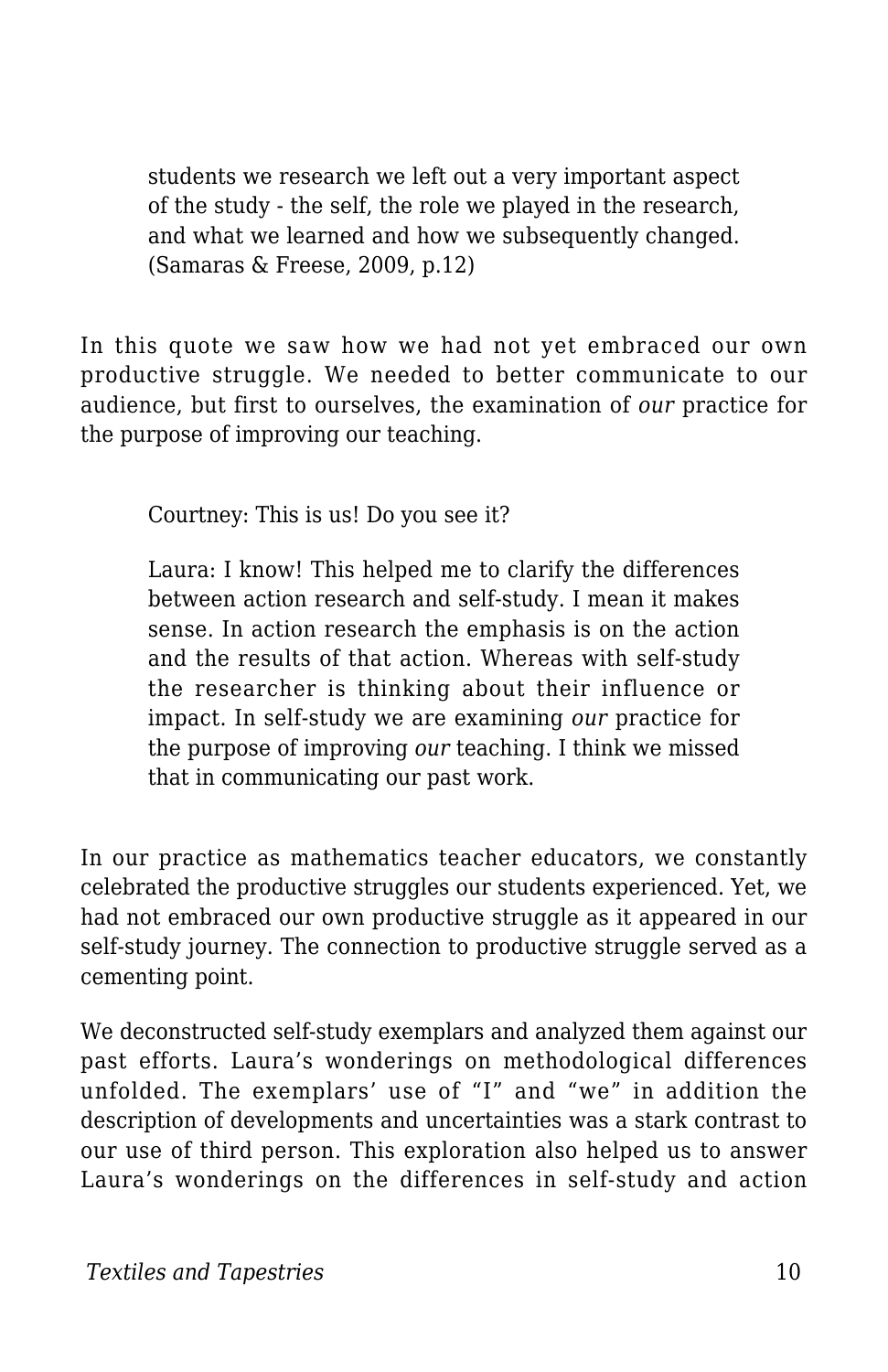research methodologies. It opened our eyes to the honesty in the reviewer's feedback. "Findings focused on defining and use of the conceptual framework with students... it isn't clear how Courtney's instruction is increased or influenced in significant ways" (Reviewer 2, STE).

When we aligned the feedback with our paper our awareness of and receptiveness to the honest critique of our work heightened.

Courtney: Have you re-read our paper? It reads like a fifth-grade science project. We focus on the variables and what happened to our students. Nowhere in our paper did we talk about our growth or journey. We never shared our productive struggle.

Laura: Courtney, look at the headings of our findings. *Improving instructional practices and increasing student knowledge. Clarifying instruction with explicit expectations.*

These center on the students.

Courtney: We intended them to be about our own growth and how our actions improved our own practice….

Laura: But ended up writing about what happened with our students.

Courtney: We may have conducted a self-study, but we definitely did not write about our research like a selfstudy. And the reviewers were trying to tell us that. Listen to this feedback from Reviewer 1, 'Although this is definitely a study of teacher education practice by those engaged in the practice, it is not so clearly a study of self.'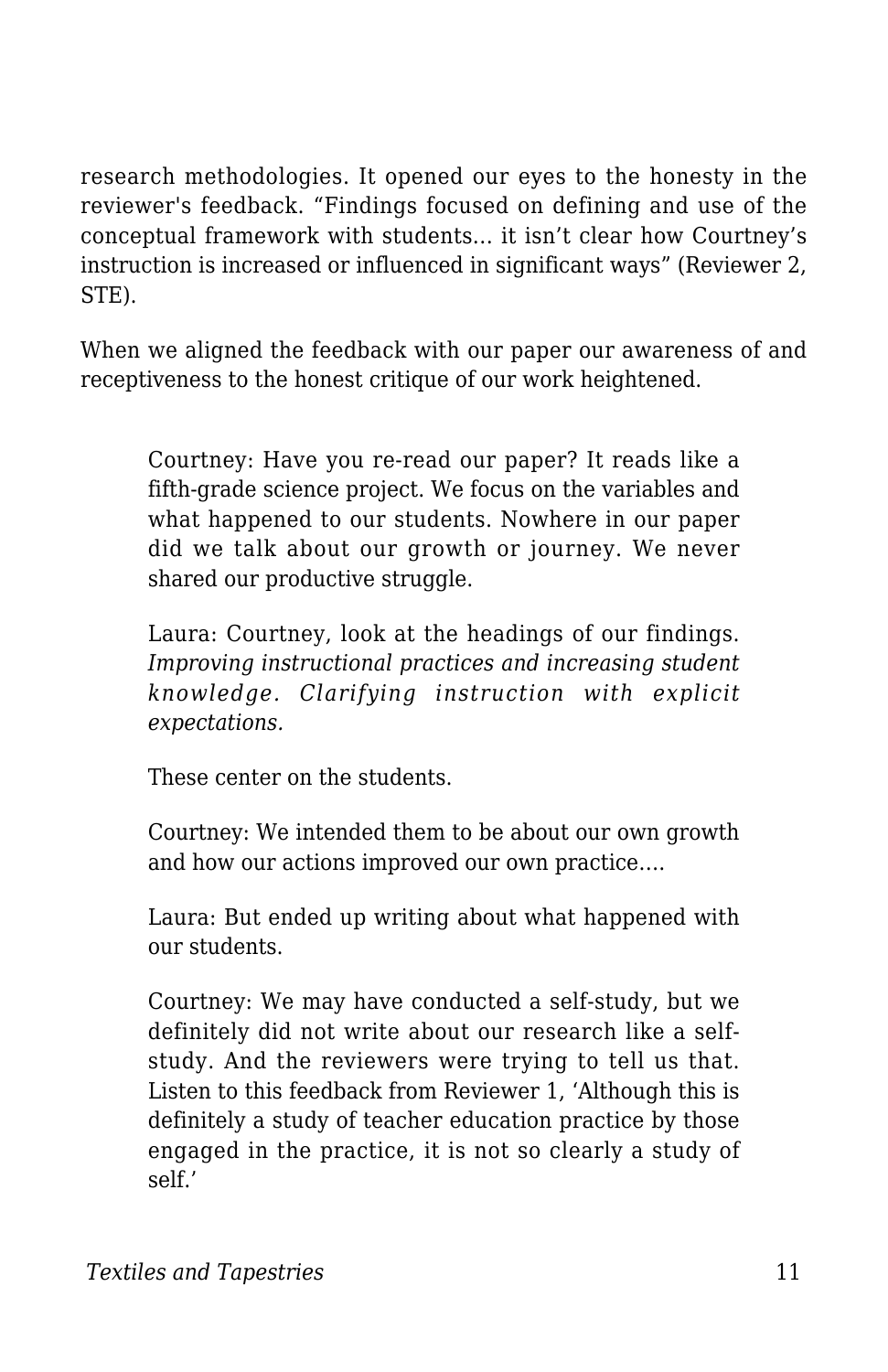As we continued to align reviewer feedback with our paper, we found multiple examples, of our emphasis on the impact of our actions on our students. We had positioned ourselves as mediators of those experiences, and failed to share the intimate details of our struggles and interactions; something highlighted across our reviews.

#### *Uncovering Dialogue As Our Methodology*

With every reading and through our dialogue, more questions and wonderings emerged. The work of Feldman (2009) also assisted us in our exploration of the role of self, validity and "how LaBoskey uses the characteristics of self-study scholarship to identify ways to reduce the inherent bias that arises from being both researcher and researched" (p. 45). The exemplary study presented by Kitchen and Parker (2009) provided a window into how others applied methodologies centered on conversation and readings.

Throughout each conversation, we continually captured our jointconstruction of new knowledge. Individually, our understandings were single threads, isolated with tremendous potential. Yet, together, our understandings merged into dynamic, rich, and complex weavings.

As we wove new strands of knowledge into our pre-existing tapestry our path became clear and we began to see how both our teacher education practice and ourselves were drawn into our self-study methodology. Reading East and colleagues (2009) confirmed that dialogue was the catalyst that served as "our primary data generation, and analysis tool" (p. 56).

Courtney: Our methodology is dialogue. Think about it. How do we communicate our ideas, our struggles, the things that excite us? How often do we ask each other to capture what we are about to say by memoing as we share our thoughts verbally?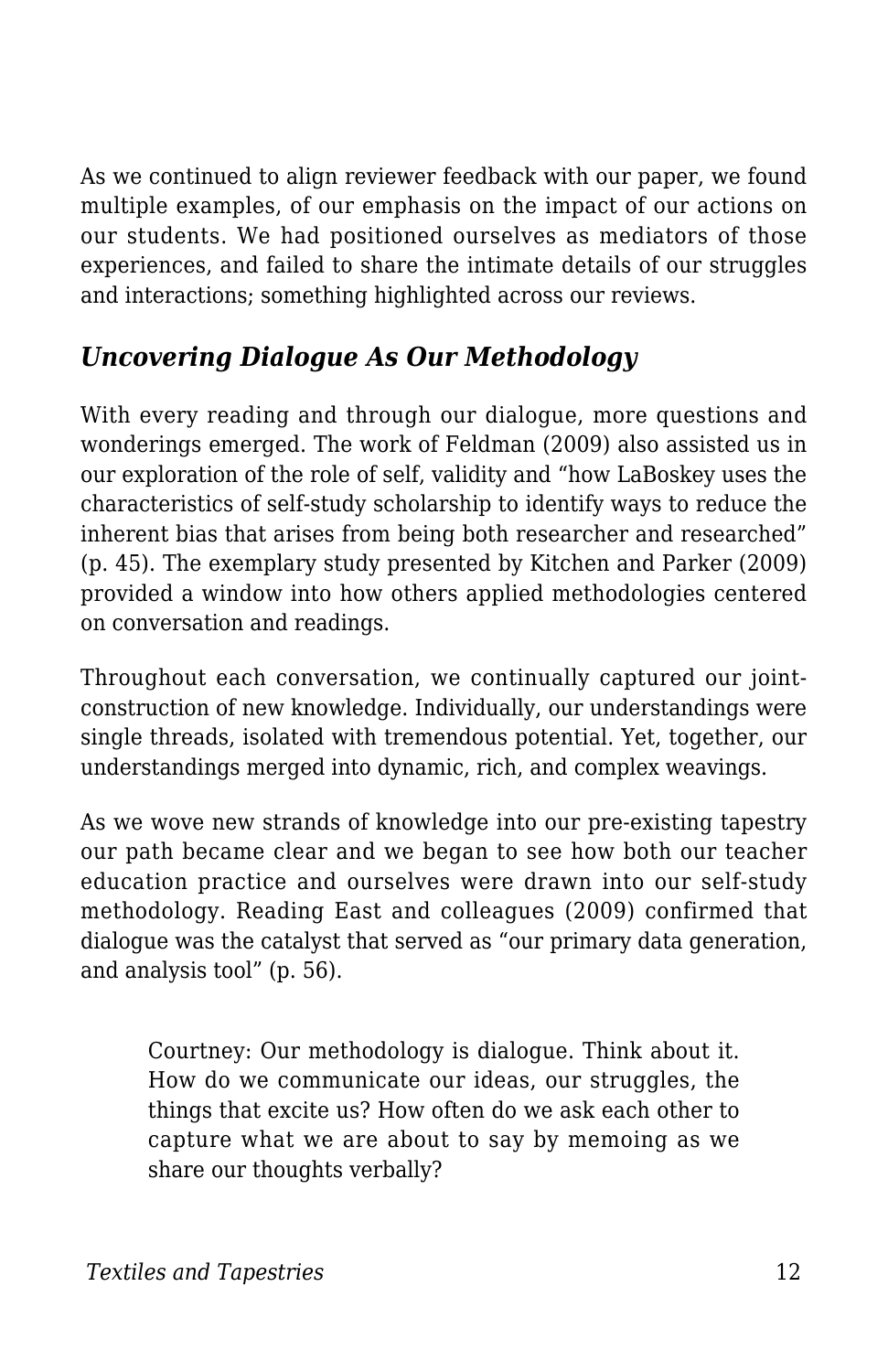Laura: Yes, I think our past roles as mathematics coaches plays into this too. I often find myself asking clarifying questions and pushing you to articulate your thinking when I need more clarity. You do the same.

Courtney: We need to dig into this more. What do we read next?

Additionally, we saw how the student presentations served as our own recalibration point, which helped us to grow as scholars and teacher educators. We connected to the enthusiasm of LaBoskey, as we were also "energized for change" by our self-initiated need to improve (2009, p. 80). Our readings connected our desire to ask "hard questions" not just our students, but ourselves, and provided "exemplars of practice" we wanted to engage in (p. 74-75) as we thought about integrating equity to better prepare advocates of mathematics education.

However, it was ultimately learning about whanderfahring (Miller et al., 2002) and seeing how the methodology Berry and Crowe (2009) employed played a part in our quest that resonated with us most. Like Berry and Crowe, we recognized that "the process of working together to better understand practice is a messy one - and one that does not become any less messy over time" (p. 84). Dialoguing with each other allowed us to examine and transform our practice. We could explore the changes that emerged and intentionally reflect on how others might use the processes we employed to refine their own practice. In previous attempts, we kept our journey private and failed to communicate our gained insights to the self-study community. We needed to make our decision-making explicit so others could retrace our steps and determine our validity (Laboskey, 2009), ultimately contributing to the self-study community as a whole.

Laura: We have to go back to our agendas to figure out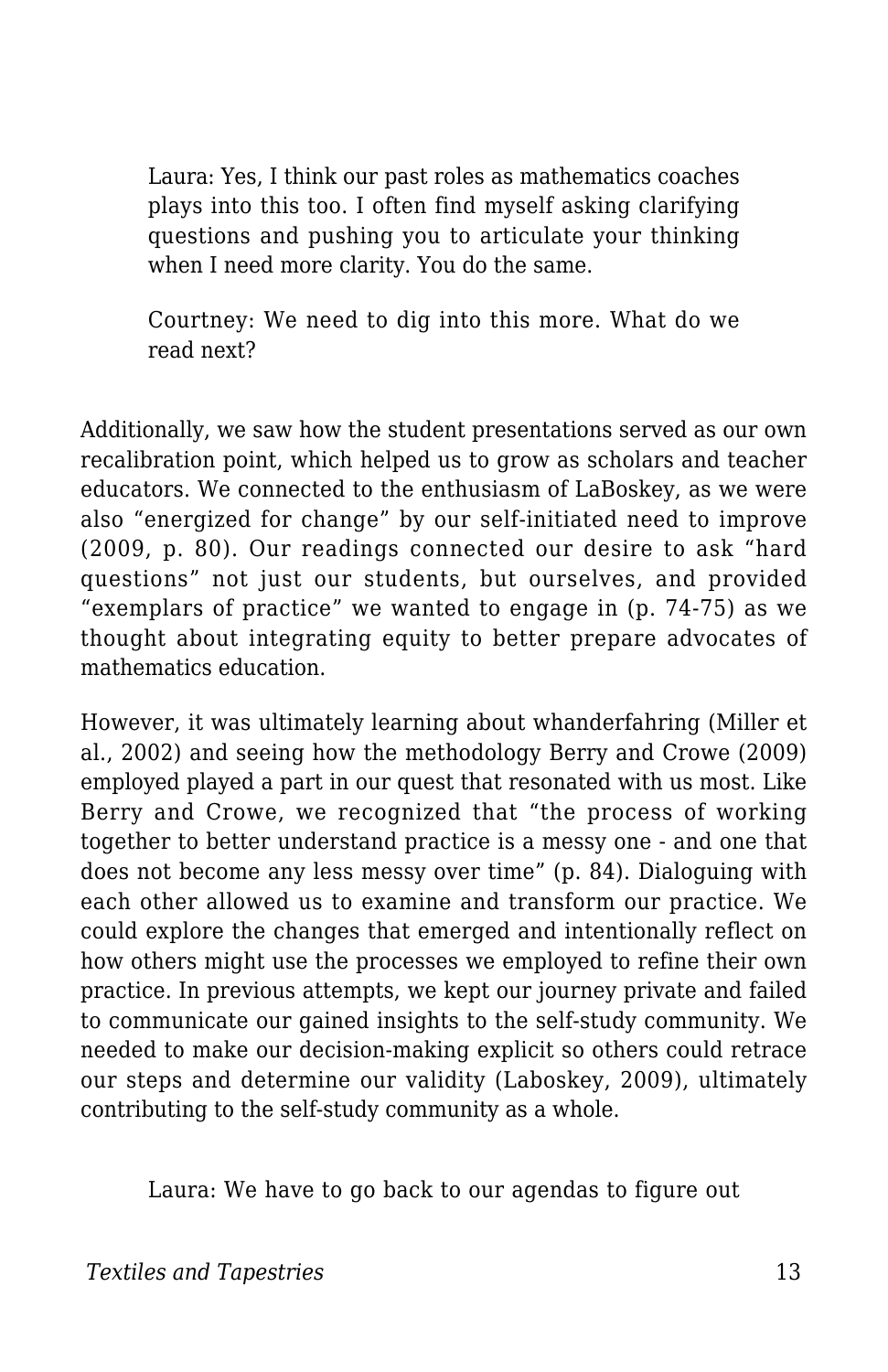exactly what we did. Everything we said is captured within that document.

Courtney: The reader has to know about all of it. From the dissatisfaction I felt after that first night of class when I asked you to come on this journey with me to the unproductive attempts of integrating your framework.

Laura: This is definitely not how I have written before. It feels so open and vulnerable. Courtney: But it's how the articles we have been reading are written. Look at their use of 'I' and 'we.'

Laura: I know, everything is so personal. It's just different. We are ready for this. We just have to reframe our thinking and apply these new understandings.

We began to re-envision our rewrite with the strands of new knowledge. We needed to tell *our* story and describe our authentic exploration: how each of us pushed the other in a way that neither could have accomplished alone. In sharing the moments our dialogue stalled, gained momentum or allowed us to become vulnerable we would be sharing the aspects of our practice that inspired us to reflect and change. We viewed the open journey ahead of us as a productive struggle in which we needed to make our decision-making explicit so that others could retrace our steps. We needed to provide "sufficient information for [others] to determine [our] trustworthiness and thus, in part, [our] validity" (Laboskey, 2009, p.76).

# **Final Thoughts**

Our collaborative projects of the past were neatly packaged in concise bundles, and student-centered. In this self-study it was our bravery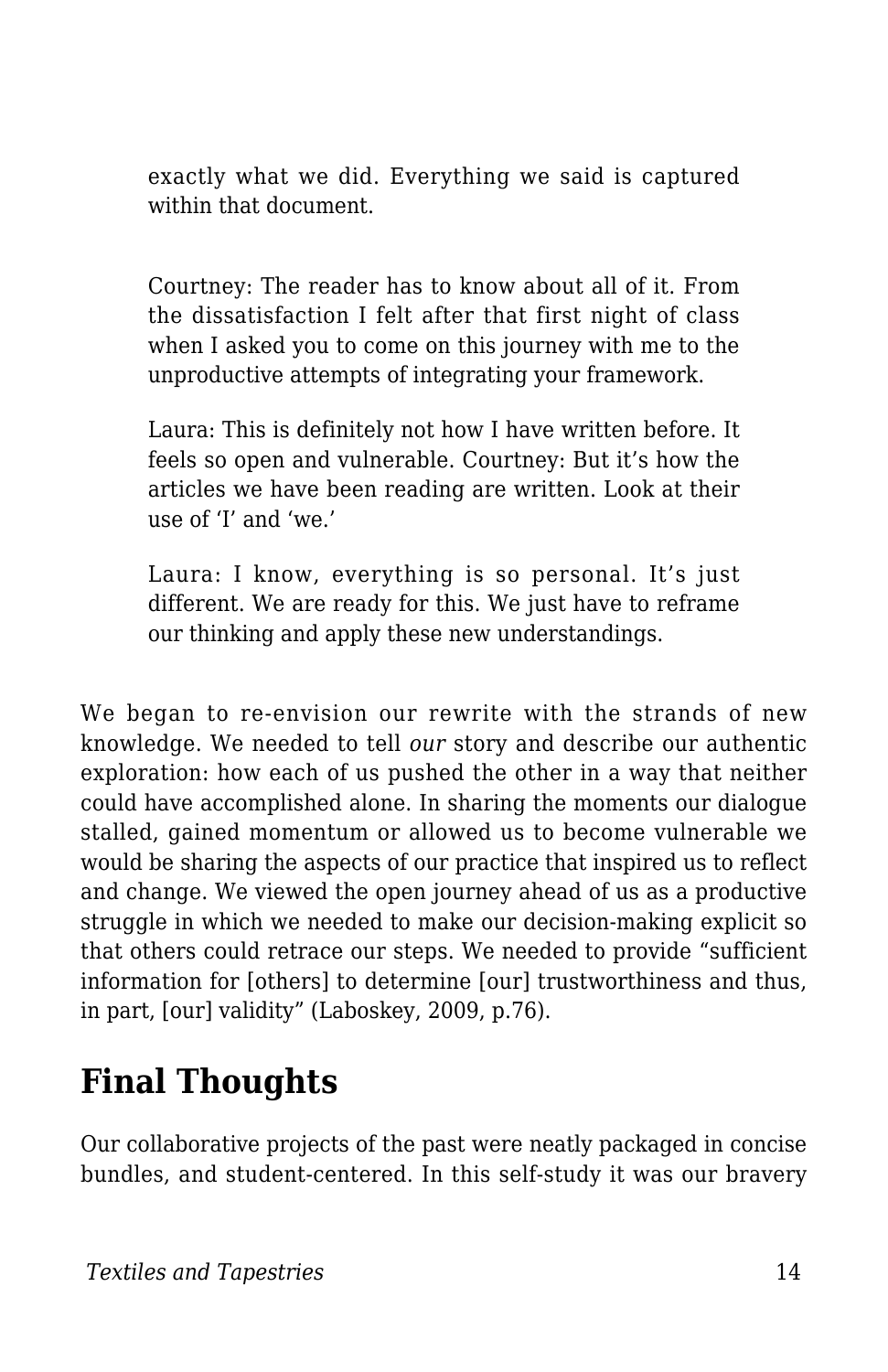and vulnerability to share the rawness of first-draft thinking with oneanother that was essential for growing the self. By examining reviewers' critical feedback and digging into self-study literature to re-explore our understandings, we uncovered dialogue as our selfstudy methodology and redesigned the way we communicate our selfdiscoveries. This positively influenced the un-weaving of the already fragile understandings and guided the re-weaving and reformation of our current understandings. Similar to a tapestry in construction, the journey of self-study may be uneven and contain knots or blemishes. However, during the restructuring of the cut and frayed ends, there is a transformation into something worthwhile and meaningful as a final product emerges that may not have been apparent at the start. In weaving together our individual understandings we transformed them into collective knowledge and realized the importance of feedback in forming our self-study scholar identities. Ultimately, this has moved our teacher education practices forward, and influenced our understanding of what it means to be a self-study scholar via critical collaborative inquiry (Samaras, 2011).

The contribution of this paper lies in the study of our productive struggle with deeply understanding self-study methodology and forming our identities. This work highlights the need for mentorship and the power of self-study exemplars. Our journey informs the field by helping novice self-study researchers feel less isolated in their inquiries. By openly modeling best practice of professional learning, we bring to attention our uncertainties while providing encouragement. We provide guidance for others in reflecting on feedback to promote growth into a supportive community.

We recognize that our self-study scholar identities still are, and will continue, forming. We are grateful for the investigation we describe above that allowed us to step back from our own notions and push past the internal barriers. Although intimidating to place ourselves in a vulnerable position yet again, our growth has allowed us to think differently about our upcoming feedback. We now eagerly anticipate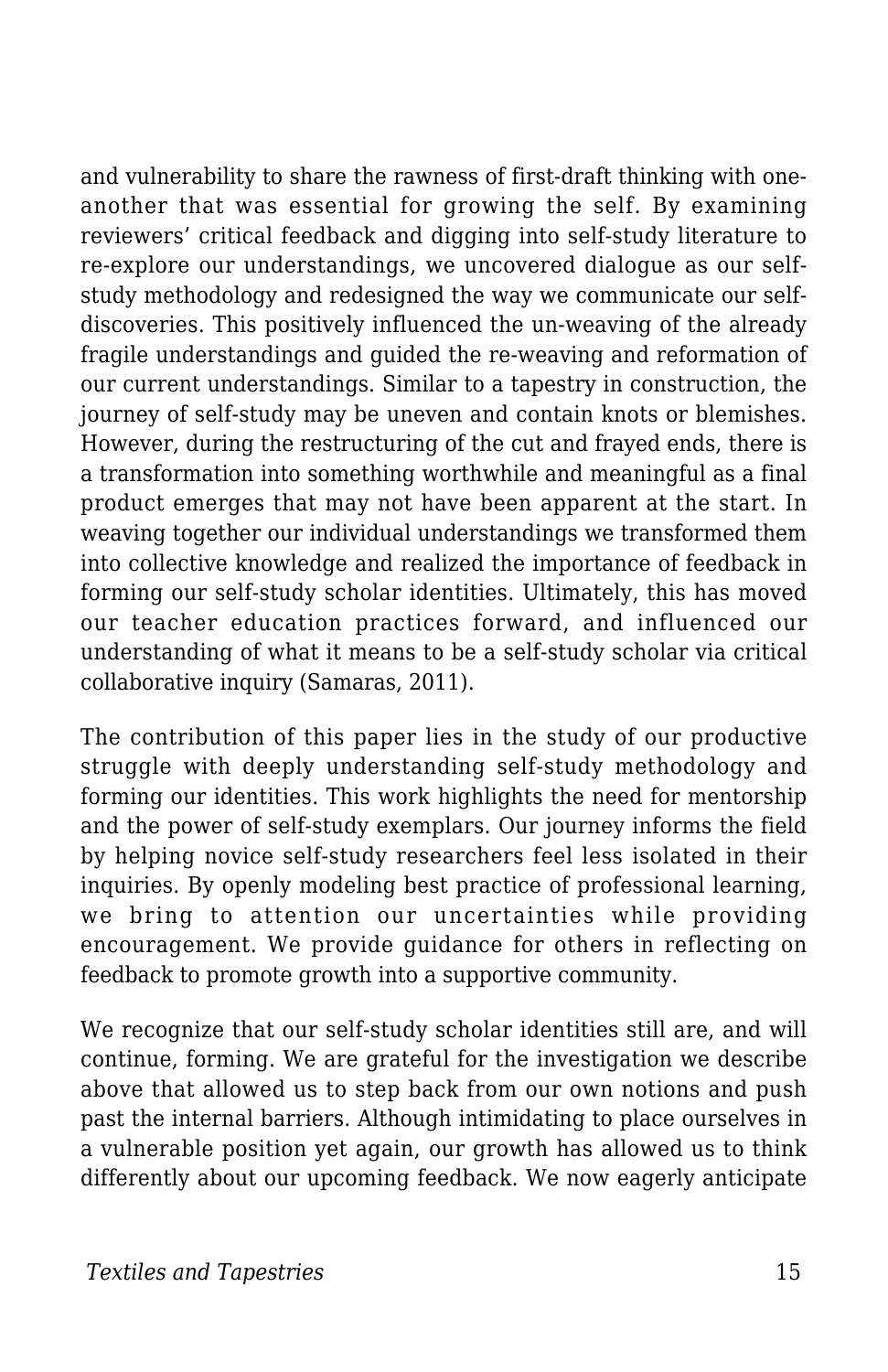and welcome feedback as we continue to weave together our new knowledge with our past and look forward to the journey to come.

# **References**

Baker, C. K. & Bitto, L. E. (2019, April). A self-study of mathematics teacher educators in a blended mathematics specialist program. Paper presented at the Annual Meeting of the American Educational Research Association, Toronto, Canada.

Baker, C. K., Bitto, L. E., Wills, T., Galanti, T. M., & Eatmon, C. (2018). Developing teacher leaders through self-study: A mathematics education field experience. In Hodges, T. E., & Baum, A. (Eds.). *Handbook of Research on Teacher Education* (pp. 635-658). IGI Global.

Berry, A. R. & Crowe, A. (2009). Many miles and many emails: Using electronic technologies in self-study to think about, refine and reframe practice. In D. L. Tidwell, M. L. Heston, & L. M. Fitzgerald (Eds.). *Research methods for the self-study of practice* (pp. 83- 100). Springer. https://doi.org/10.1007/978-1-4020-9514-6

East, K., Fitzgerald, L. M., & Heston, M. L. (2009). Talking teaching and learning: Using dialogue in self-study. In D. L. Tidwell, M. L. Heston, & L. M. Fitzgerald (Eds.). *Research methods for the self-study of practice* (pp.83-100). Springer. https://doi.org/10.1007/978-1-4020-9514-6

Feldman, A. (2009). Making the self problematic: Data analysis and interpretation in self-study. In Lassonde, C. A., Galman, S., and Kosnik, C. (Eds.). *Self-study research methodologies for teacher educators* (pp. 35-52). Sense Publishers.

Kitchen, J. & Parker, D. C. (2009). Self-study communities of practice: Developing community, critically inquiring as community. In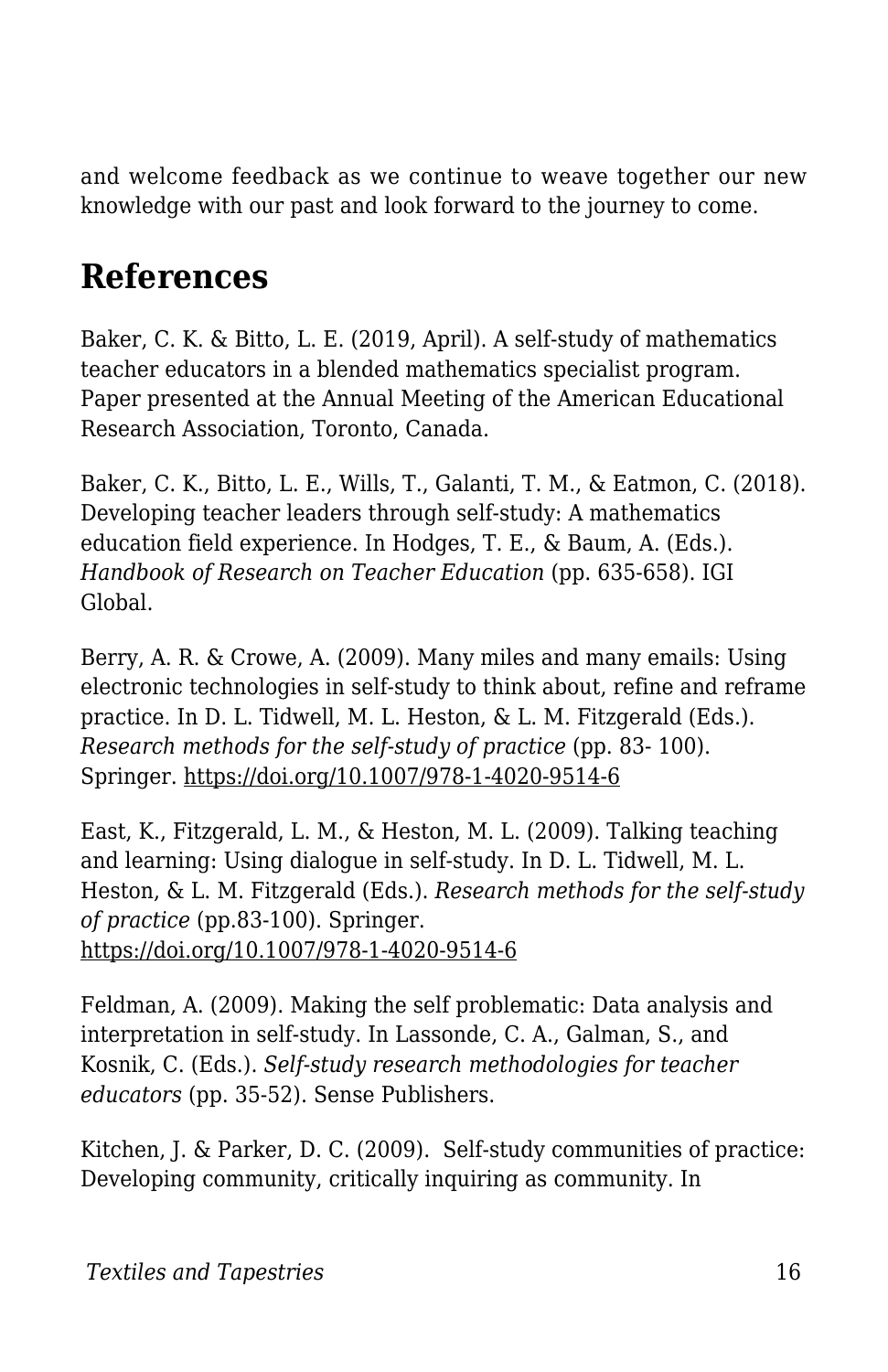Lassonde, C. A., Galman, S., and Kosnik, C. (Eds.). *Self-study research methodologies for teacher educators* (pp. 87-106). Sense Publishers.

Lassonde, C. A., Galman, S., & Kosnik, C. (2009). Introduction. In Lassonde, C. A., Galman, S., and Kosnik, C. (Eds.). *Self-study research methodologies for teacher educators* (pp. xi-xvi). Sense Publishers.

LaBoskey, V. K. (2004). The methodology of self-study and its theoretical underpinnings. In J. J. Loughran, M. L. Hamilton, V. K. LaBoskey, & T. Russell (Eds.), *International handbook of self-study of teaching and teacher education practices* (pp. 817–869). Kluwer.

LaBoskey, V. K. (2009). "Name it and claim it": The methodology of self-study as social justice teacher education. In D. L. Tidwell, M. L. Heston, & L. M. Fitzgerald (Eds.). *Research methods for the self-study of practice* (pp. 73-82). Springer. https://doi.org/10.1007/978-1-4020-9514-6

McGatha, M. B. & Rigelman, N. R. (2017). Introduction. In M. McGatha and N. Riegelman (Eds.). *Elementary mathematics specialists* (pp. xiii-xv). Association of Mathematics Teacher Educators.

Miller, C., East, K., Fitzgerald, L. M., Heston, M. L., & Veenstra, T. (2002). Visions of self in the act of teaching: Using personal metaphors in collaborative selves study of teaching practices. *The Journal of Natural Inquiry and Reflective Practice,16*(3), 81-93.

National Council of Teachers of Mathematics. (2014). *Principles to actions: ensuring mathematical success for all*. NCTM.

Patrizio, K. M., Ballock, E., & McNary, S. W. (2011). Developing as teacher educator- researchers. *Studying Teacher Education*, *7*(3), 263–279. https://doi.org/10.1080/17425964.2011.617131

Rigelman, N. R. (2017). Evaluation of elementary mathematics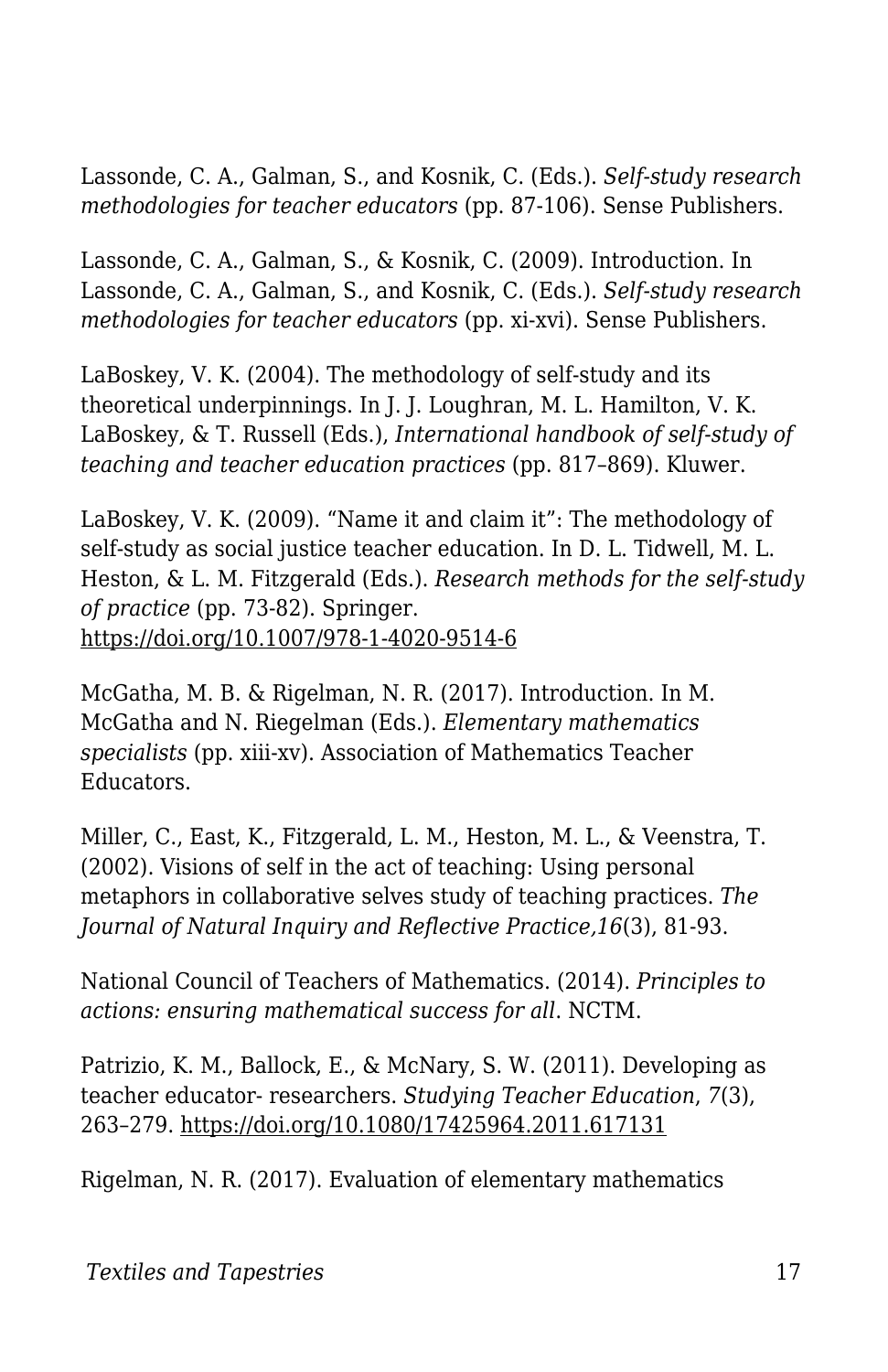specialist programs. In M.McGatha and N. Rigelman (Eds.). *Elementary mathematics specialists* (pp. 211-220). Association of Mathematics Teacher Educators.

Saldãna, J. (2016). *The coding manual for qualitative researchers*. Sage.

Samaras, A. P. & Freese, A. R. (2009). Looking back and looking forward: An historical overview of the self-study school. In Lassonde, C. A., Galman, S., and Kosnik, C. (Eds.). *Self-study research methodologies for teacher educators* (pp. 3-19).Sense Publishers.

Samaras, A. P. (2011). *Self-study teacher research. Improving your practice through collaborative inquiry.* Sage Publications, Inc.

Spangler, D. A. & Orvick, R. L. (2017). Models for mathematics specialist program development and delivery. In M. McGatha and N. Rigelman (Eds.). *Elementary mathematics specialists* (pp. 41-52). Association of Mathematics Teacher Educators.

Stake, R. E. (1995). *The art of case study research.* Sage.

Willis, J. W. (2007). *Foundations of qualitative research: Interpretive and critical approaches.* Sage.

Valcarenghi, D. (1994). *Kilim history and symbols*. Abbeville Press, Incorporated.